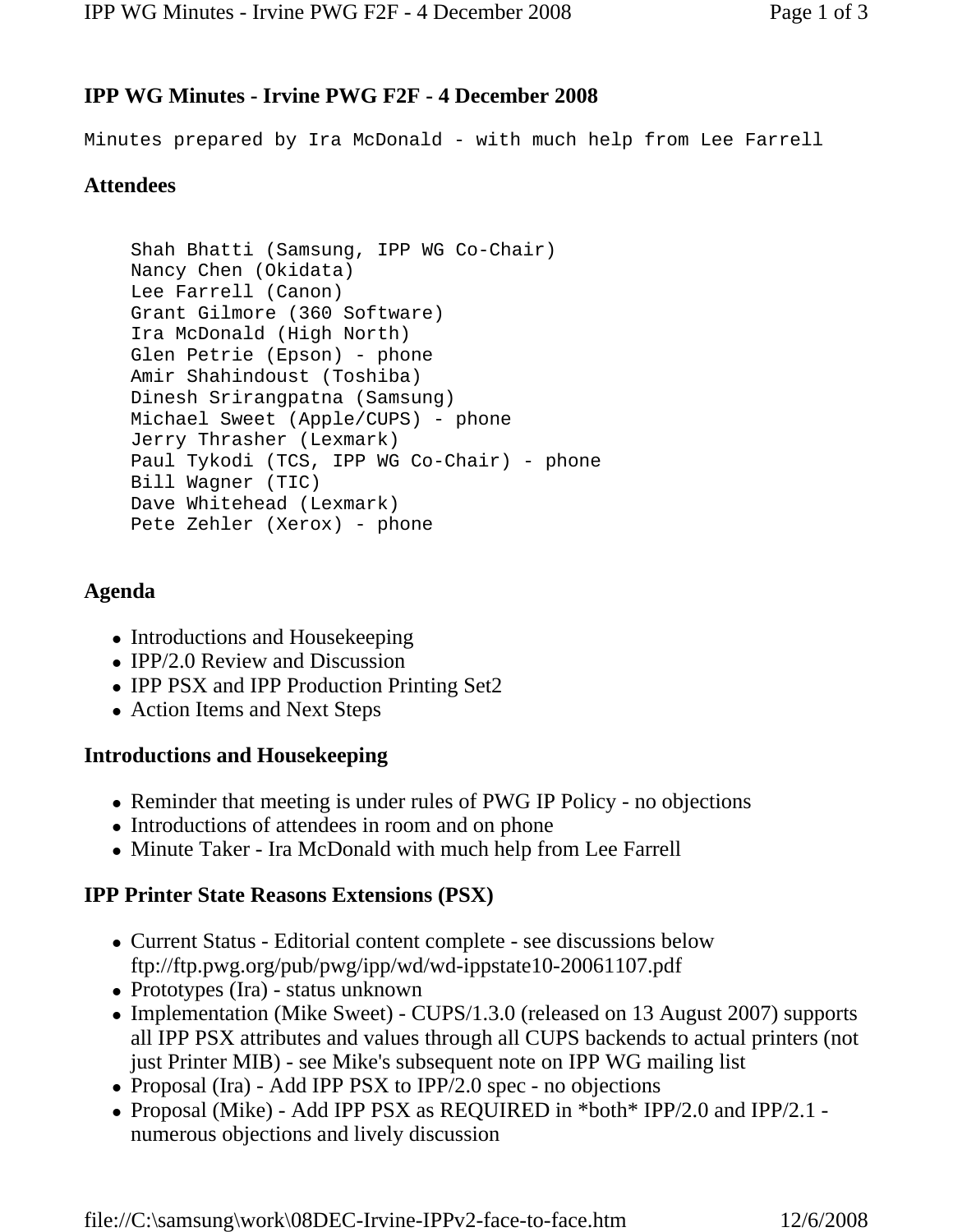- Objection (Jerry) IPP/2.0 should not require IPP PSX (because it adds new attributes)
- Suggestion (Mike) IPP PSX attributes could be implemented but empty numerous objections
- Proposal (Ira) IPP PSX should be REQUIRED for IPP/2.1 (because it adds most value to Enterprise Printing and may not be as useful for IPP/2.2 Production Printing with dedicated operators co-located)
- Meeting Consensus (Jerry) Discuss IPP PSX requirement levels for IPP/2.0 spec at IPP WG teleconferences and on mailing list
- Proposal (Ira) Update IPP PSX working draft (7 November 2006) start IPP WG last call in January - start PWG Last Call in February to span next PWG F2F (16-18 February 2009) - no objections
- <sup>z</sup> **ACTION**

Ira McDonald - Update IPP PSX spec - add Printer MIB and CIM Printer classes coherence/interworking rationale and current PWG boilerplate - Target January 2009

## **IPP/2.0 Review and Discussion**

• Current Status (Shah) - Editorial content complete - see IPP PSX above and discussions below

ftp://ftp.pwg.org/pub/pwg/ipp/ippv2-wd/wd-ipp20-20081118.pdf

- Prototypes (Ira) Multiple prototypes (or shipping implementations) of  $IPP/2.0$ (Workgroup Printing) and IPP/2.1 (Enterprise Printing)
- Prototypes (Ira) Unknown status for IPP/2.2 (Production Printing)

<sup>z</sup> **ACTION**

Paul Tykodi and Pete Zehler - Forward IPP/2.2 list of operations and attributes to Production Printing domain experts for detailed feedback and to determine if implementations already exist - Target February 2009

- Proposal (Shah) Update IPP/2.0 spec to remove IPP/2.2 content and start IPP WG last call in January - start PWG Last Call in February to span next PWG F2F (16-18 February 2009) - no objections
- Proposal (Ira) Hold IPP/2.2 content for completion of IPP Production Printing Set2 - no objections
- Proposal (Jerry) Revise IPP/2.0 CS first edition in the future to include IPP/2.2 conformance level in second edition - no objections

<sup>z</sup> **ACTION**

Ira McDonald and Mike Sweet - Update IPP/2.0 spec to remove IPP/2.2 and content (for now), add IPP PSX, add references to JDF/1.5 and JDF/IDP Conformance Profile, add JDF coherence/interworking rationale - Target February 2009 PWG Last Call

• Discussion (All) - Level of interest from printer vendors - Is IPP/2.0 viewed as a market advantage or a benefit to future sales?